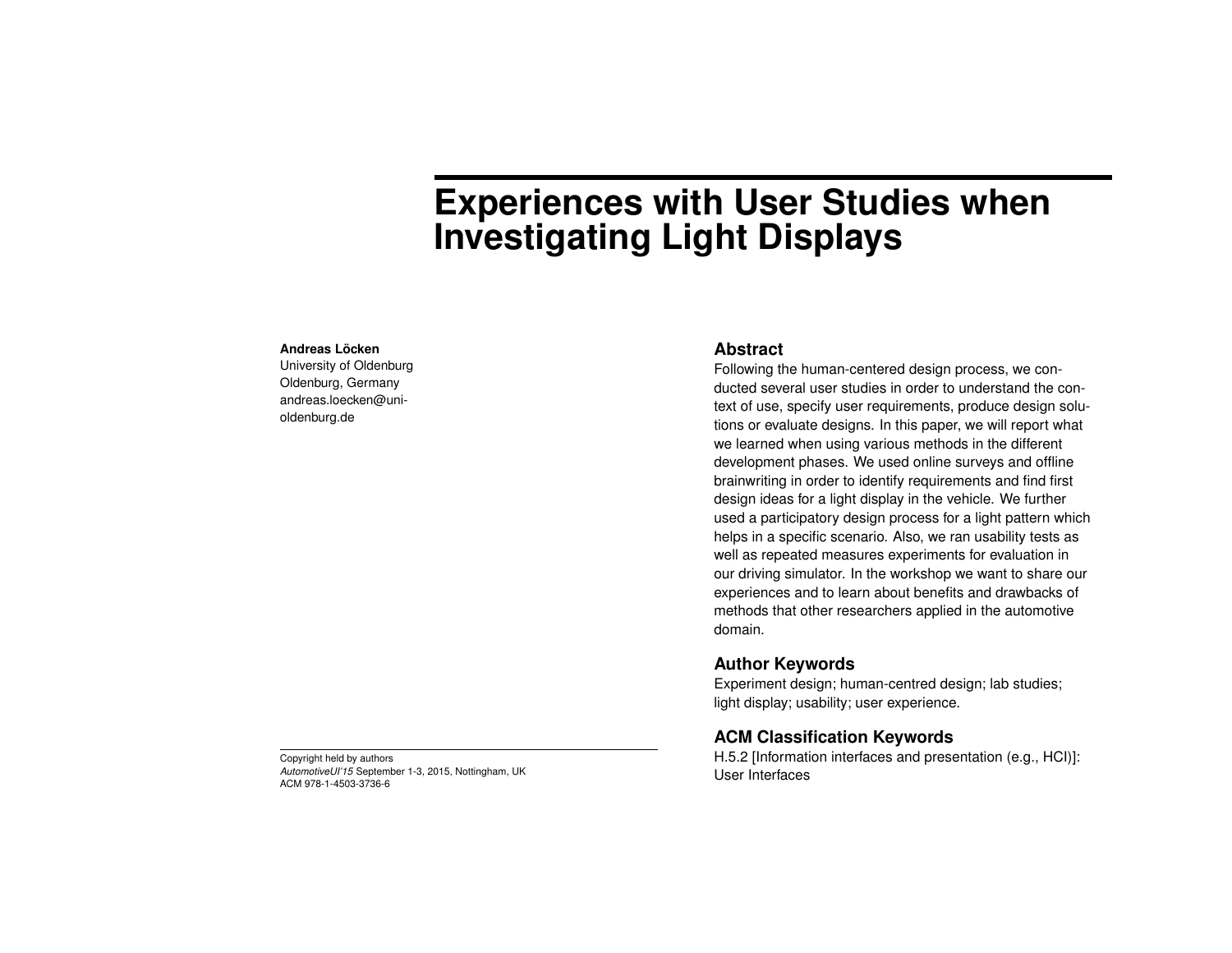### **Experiences**

When developing interactive systems, it is crucial to include the actual users as much as possible. ISO 9241-210 defines an iterative human-centered design process for interactive systems [\[1\]](#page-2-0). This process consists of four major steps: understanding the context of use, specifying user requirements, producing design solutions and evaluating designs. In the following, we will summarize what we learned from the studies we conducted in the previous years to develop ambient in-vehicle light patterns.

#### *Identifying requirements for a light display*

In the automotive domain, it can be difficult to observe current interactions of drivers e.g. with assistant systems without distracting them. When we wanted to identify benefits and drawbacks of different locations for a light display, we first conducted a brainwriting session to see where and why drivers would locate a light display in the vehicle [\[3\]](#page-2-1). In contrast to brainstorming, participants write their ideas on a card and pass it to their neighbor after a given time. In this way, we received many ideas. However, in order to get more insights for each idea, we created an online survey based on the previous results. In this way, we were able to only ask for characteristics of specific locations from many different users instead of creating either a generic survey for locations or fixing the design to a previously chosen subset of locations.

We learned that using this combination of offline brainwriting and online survey gave us various initial directions first and much feedback about these possible directions afterwards, while being time efficient.

## *Designing light patterns with the help of drivers* After we created a light display, we searched for a light pattern which helps drivers to change lanes [\[4\]](#page-2-2). We organized a workshop with two sessions and let drivers create de-

signs. In the first session, participants sketched different designs for a given scenario using pen and paper. Afterwards we discussed each design. Between the sessions, we developed light patterns. Most of them were directly derived from the sketches, while some patterns were designed to meet the requirements that participants stated during discussions or could be derived when analyzing the sketches. In the second session, we observed the participants in the driving simulator. Each participant drove with the help of at least one pattern, while the others were watching. We did not want to have a time consuming experiment, but instead see, if the expectations of the participants were met. Further, we wanted to see if the participants change their designs after seeing its realization. After everyone drove in the simulator, we again discussed each design as well as new ideas and requirements.

We learned that it is very helpful to show participants what they designed and get their feedback as early as possible. Some people realized that their designs were too complicated when seeing its implementation. Further, many participants preferred the light patterns which were based on the derived requirements and not directly on the sketches.

#### *Experiments in the driving simulator*

After investigating various designs for the light patterns, we conducted an experiment to compare a refined light pattern to a pattern which was based on state-of-the-art [\[5\]](#page-2-3). We ran a repeated measures experiment with three conditions in our driving simulator. Each condition had 3 test and 18 training trials. Each trial had a unique combination of distance to a closing car on the left lane and speed of that car. To evaluate the light patterns, we measured violations of safety gaps, as well as subjective workload, distraction, and intuitiveness of the display.